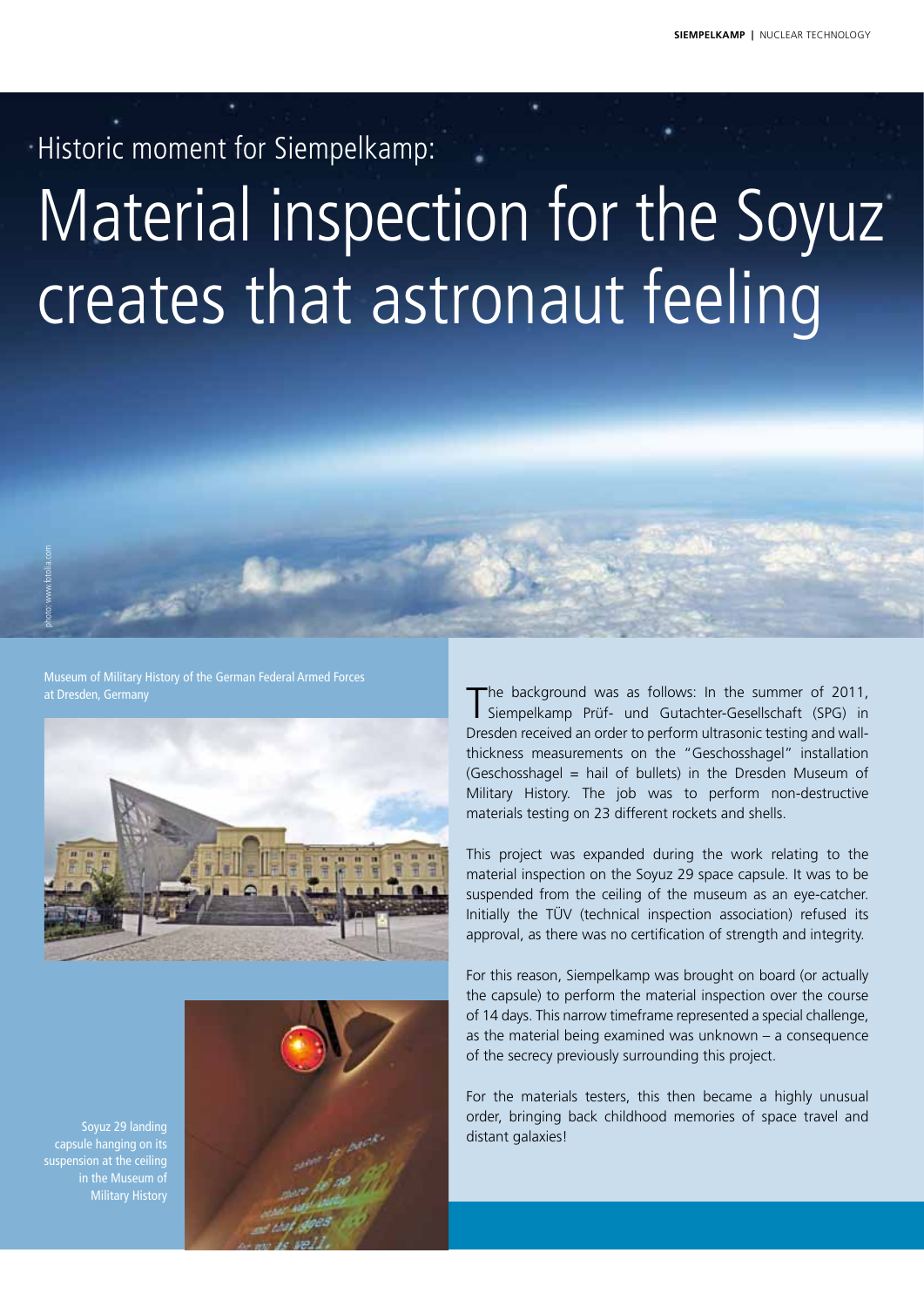# 29 landing capsule

Sometimes the stars are within reach, even for inspectors and expert consultants. The order to perform a **material inspection on the famous Soyuz 29 capsule fulfills a childhood dream for the team at Siempelkamp Prüf- und Gutachter-Gesellschaft in Dresden, Germany: getting a taste of that cosmonaut feeling!**

By Dr. Peter Seliger and Johannes Seichter

#### Safe with SPG: a space capsule as a museum exhibit

Exhibition pieces in museums are subject to specific safety regulations – just like other structures, stages, or mechanical facilities in theaters and other public venues. The requirements for such facilities in terms of quality and safety are governed by regulation BGV C1 "Event and production facilities for scenic presentations".

Our task was to produce a survey of the integrity of the Soyuz 29 space capsule, and of its proposed "hanging" suspension in the museum.

The presentation concept created by a Berlin architects' office proposed hanging the capsule from a ceiling crane using ropes, and displaying it in suspension. The suspension structure would involve using bolts to attach welded angle brackets (load-bearing points) to the existing flanged threaded holes in the Soyuz capsule.

In advance, the architects' office had prepared a static concept for the museum's Soyuz capsule suspension system (i.e. the crane system and gross load coefficients for the static design). The SPG survey was particularly required in terms of the strength of the space capsule's flanges, which would be used for receiving the load fastening devices.



Creating a scene of rocket and grenade volley on the ground floor of the museum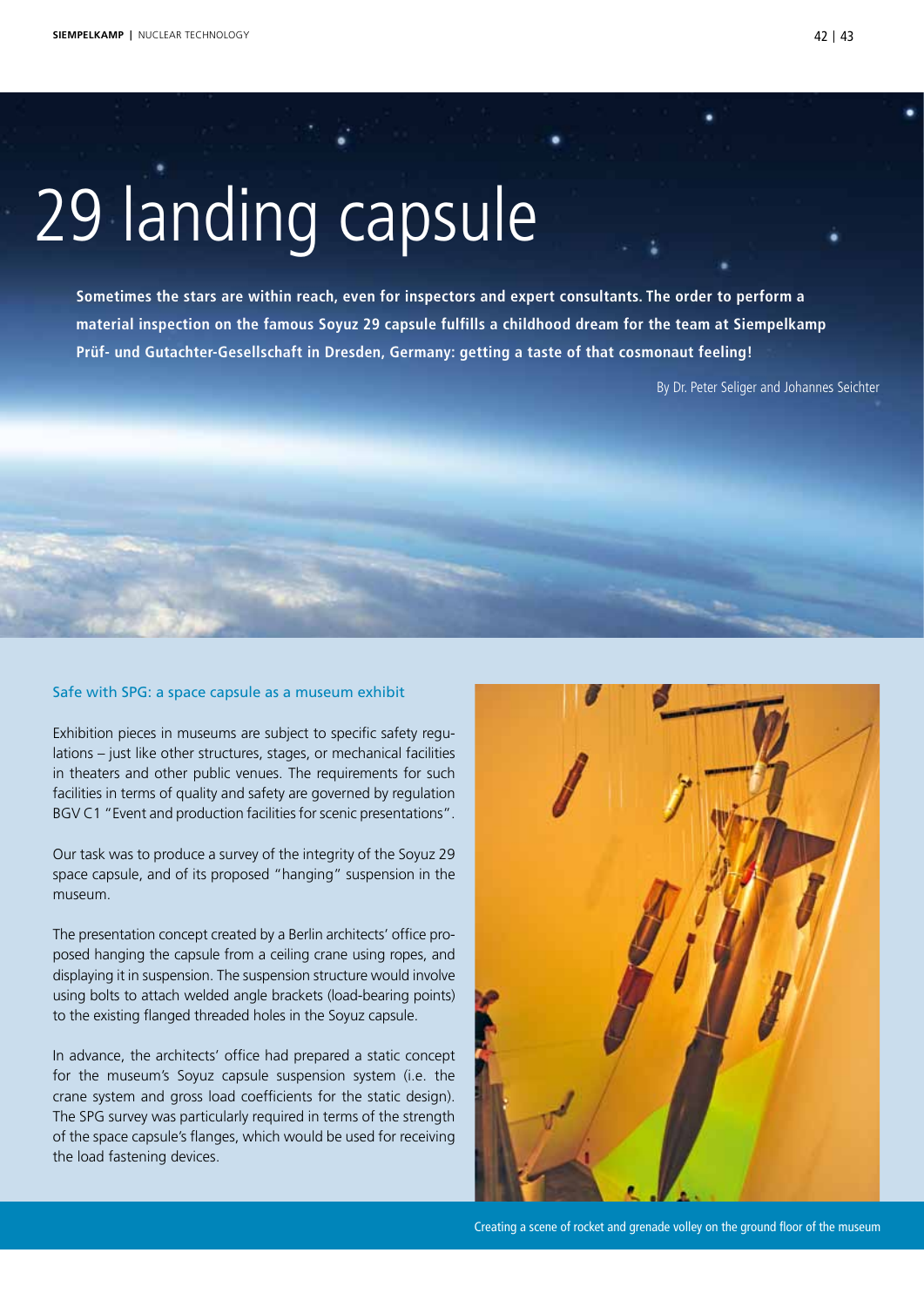

Ten years after their historical flight into space the cosmonauts Sigmund Jähn and Valery Bykovsky immortalized on the Soyuz capsule

Two boundary conditions significantly limited the SPG experts' freedom. On the one hand, there was no documentation available on the design, material selection and material loading – on the other hand, only non-destructive testing processes could be used, as it was not permitted to take material samples.

Due to the complexity of the task, this job required the interdisciplinary expertise of inspection services and strength calculations: a decisive competitive advantage for SPG!

### $Inspection + calculation = safety$

In detail, there were many individual tasks that had to be solved: visual inspection of the interior and exterior, spectral analysis to determine the material of the attachment flanges, ultrasound wall thickness measurements, hardness testing for purposes of estimating hardness, and load-bearing tests on the flanges and the threads provided.

The pull-out testing was intended to ensure that the screw-holes in the flanges made of an unknown metallic material were capable of bearing the necessary forces. On the basis of these test results, the SPG team also derived design alterations for the suspension system.

It was then possible to continue with the newly drafted static design calculations for the improved design. The final result was that through a combination of calculational and experimental measures, it was possible to demonstrate that adequate safety precautions were present to prevent the failure of the capsule attachment points and the suspension structure fixed to it.

Mission accomplished, and with a great deal of enthusiasm! Since the middle of January 2012, the space capsule has been marvelled at by visitors to the museum, without their safety being compromised.

Pulling test at stud bolts for fixing the suspension construction



Ultrasonic wall thickness gauging

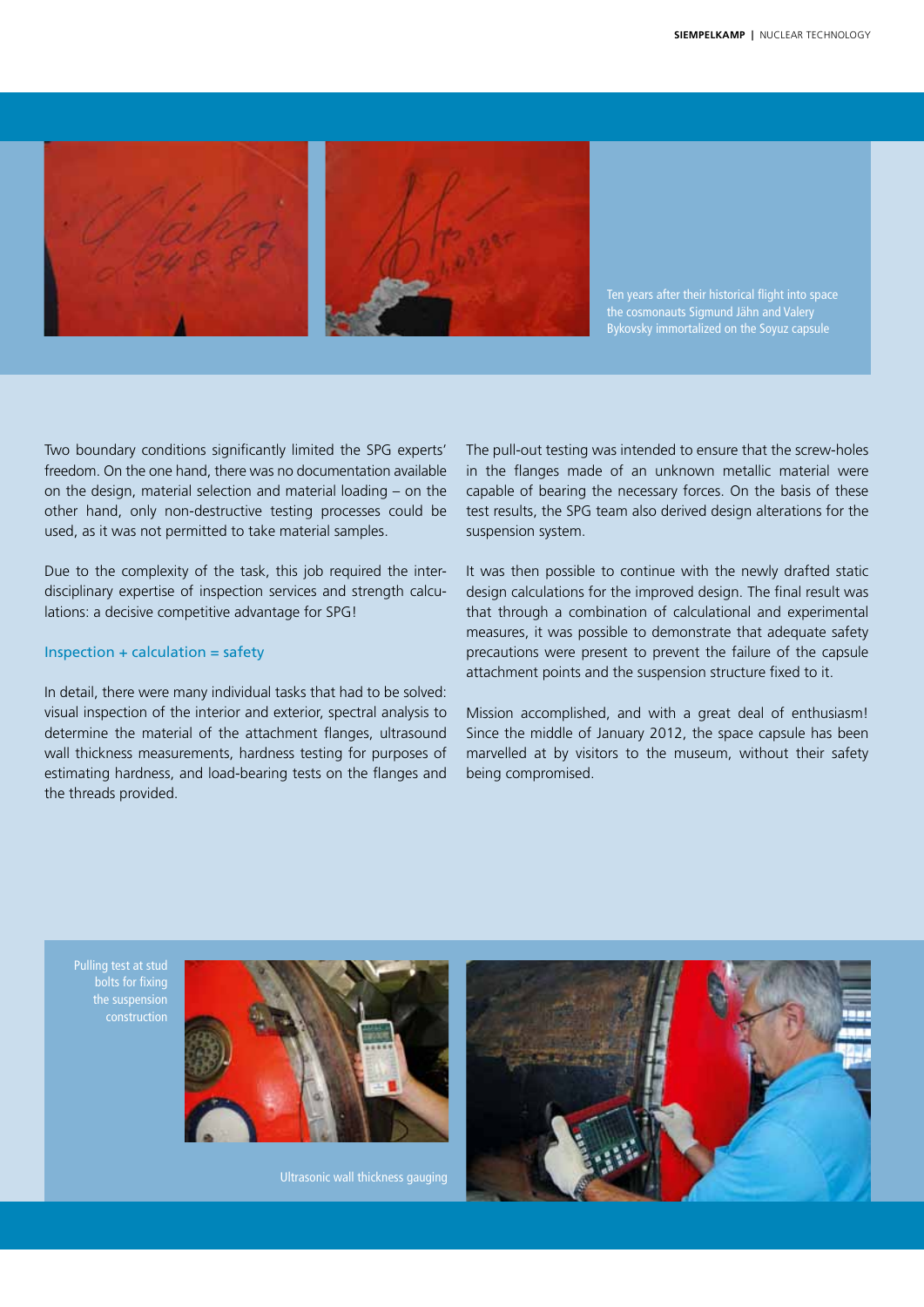



Dr. Peter Seliger during visual inspection inside of the landing capsule Inspection under rather confined space conditions

#### **Soyuz 29: Historical flight into space**

On August 26, 1978 Sigmund Jähn, the first German in space, and the Russian Commander Valery Bykovsky flew the spaceship Soyuz 31 to the Soviet orbital space station Salyut 6. The cosmonauts orbitted the Earth for nine days, seven of them filled with scientific experiments. On September 3, the crew returned to Earth in the 6.8 t Soyuz 29 capsule, landing safely in the steppes of Kazakhstan even if the landing was a little bumpy.

After the flight, the Soviet Union presented the landing capsule to East Germany. There it was placed in what was then the Army Museum in Dresden. As a result of the Unification Treaty of 1990, the exhibit became the property of the German armed forces, and was for many years on loan to the German Museum in Munich. Since 2011, it has been a highlight of the permanent exhibition at the Dresden Museum of Military History.

Even today, the ingenious design and robustness of the Soyuz spaceship are being used intensively. Since the end of the American shuttle program in July 2011 it has been the only means of supplying the ISS international space station, and replacing its crew members.

While his American colleague Neil Armstrong recently passed away, Sigmund Jähn is still active. Since 1990 he has been working at the Russian cosmonaut training center as an independent consultant from the DLR German Aerospace Center, and since 1993 has also been working for the ESA (European Space Agency).



Front ceiling suspension at the entry flange

The exhibit at the depot of the museum

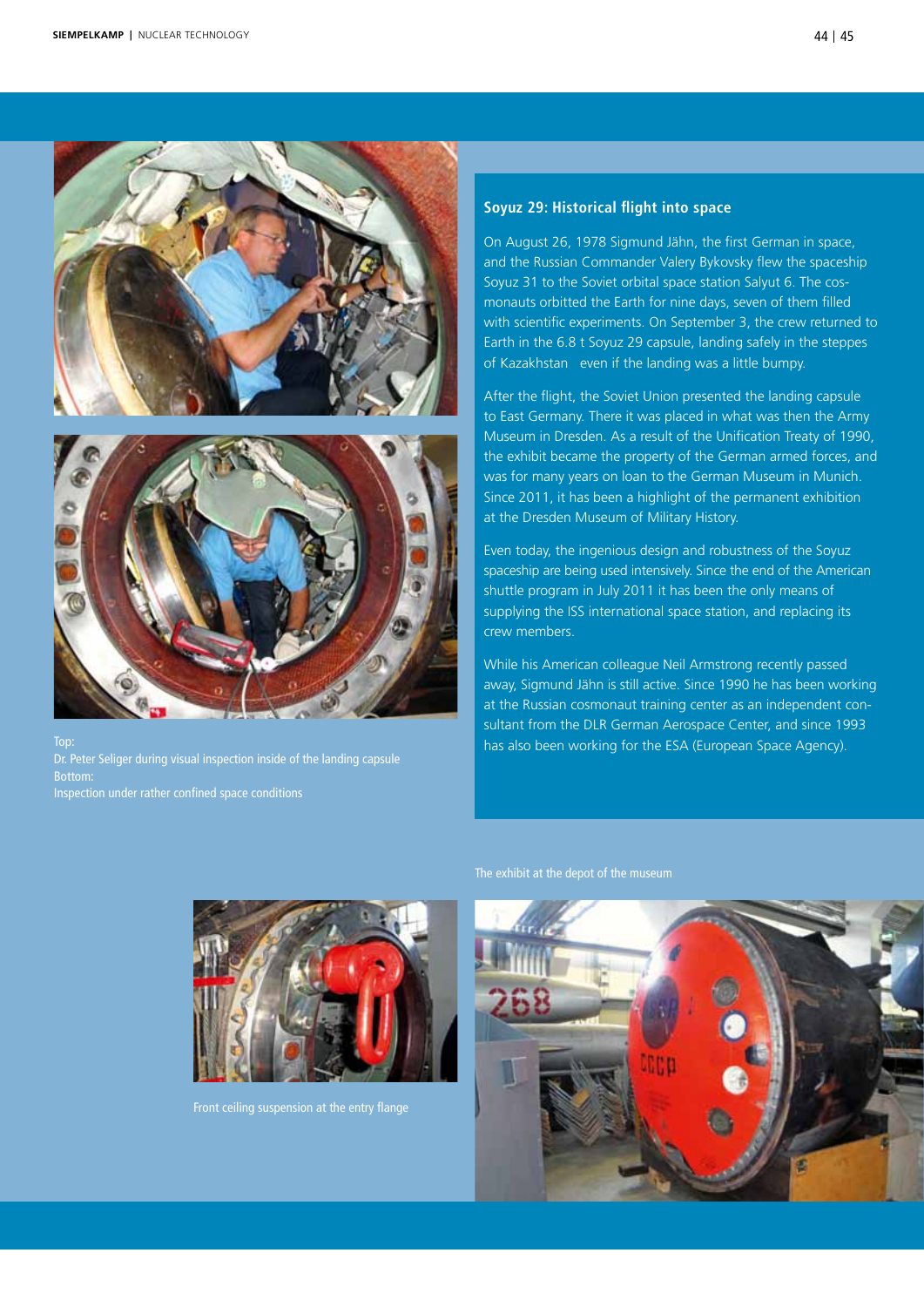# Interview:

# The Soyuz project – a high-flying engineering achievement with its feet on the ground



(left to right) Johannes Seichter and Dr. Peter Seliger have experienced cosmonaut feeling

Dr. Seliger, Mr Seichter – How did it feel to investigate a historic space capsule?

Dr. Peter Seliger: When we inspected this technically fascinating development, we were given the opportunity to be a part of an exciting and unique project. Now the capsule is hanging from the ceiling of the museum, and no one is going to get it down again anytime soon.

Johannes Seichter: After seeing the capsule, the idea that Sigmund Jähn and Valery Bykovsky had to endure two days in that tiny space, without being able to move, was rather spooky and nightmarish. But overall the project was a brilliant experience!

# Did you use to wish – like so many young men in East Germany after the historic space-flight of Sigmund Jähn – you could become a cosmonaut?

Johannes Seichter: It certainly was tempting. Particularly as I saw Sigmund Jähn personally in 1978, during a speech after his historic flight into space. Back then, I was just finishing my national service in the military. I was already too old to choose the "cosmonaut" career path, but I very much admired it.

Dr. Peter Seliger: It was much the same for me. I found this task unimaginably interesting, but my personal aim had always been to become an engineer. Three weeks after Jähn's space flight, I started my engineering studies.

# How did the space capsule really feel?

Dr. Peter Seliger: You really come to respect what Sigmund Jähn did, entrusting himself to this capsule and taking that massive risk. I was excited at all they managed to achieve with the technology they had back then. All of the controls were analog. You truly felt the long development time that went into this capsule.

# What made it so technically challenging for Siempelkamp Prüf- und Gutachter-Gesellschaft?

Johannes Seichter: The challenge was the material …

Dr. Peter Seliger: … we mean, our lack of knowledge about the material used …

Johannes Seichter: … and of course the fact that we did not know the details of the design. "How much strain can we put on the unknown material?" was a key question. This was because it was important not to endanger the visitors to the museum. On the one hand, we have the load; on the other hand, the material needs to be able to take this load. To answer the question reliably, we used almost the entire range of non-destructive tests.

## How many SPG employees took part in the project?

Dr. Peter Seliger: In total, four of us were involved. It was an exceptional event for all of us, even though the famous Soyuz space flight took place 33 years ago.